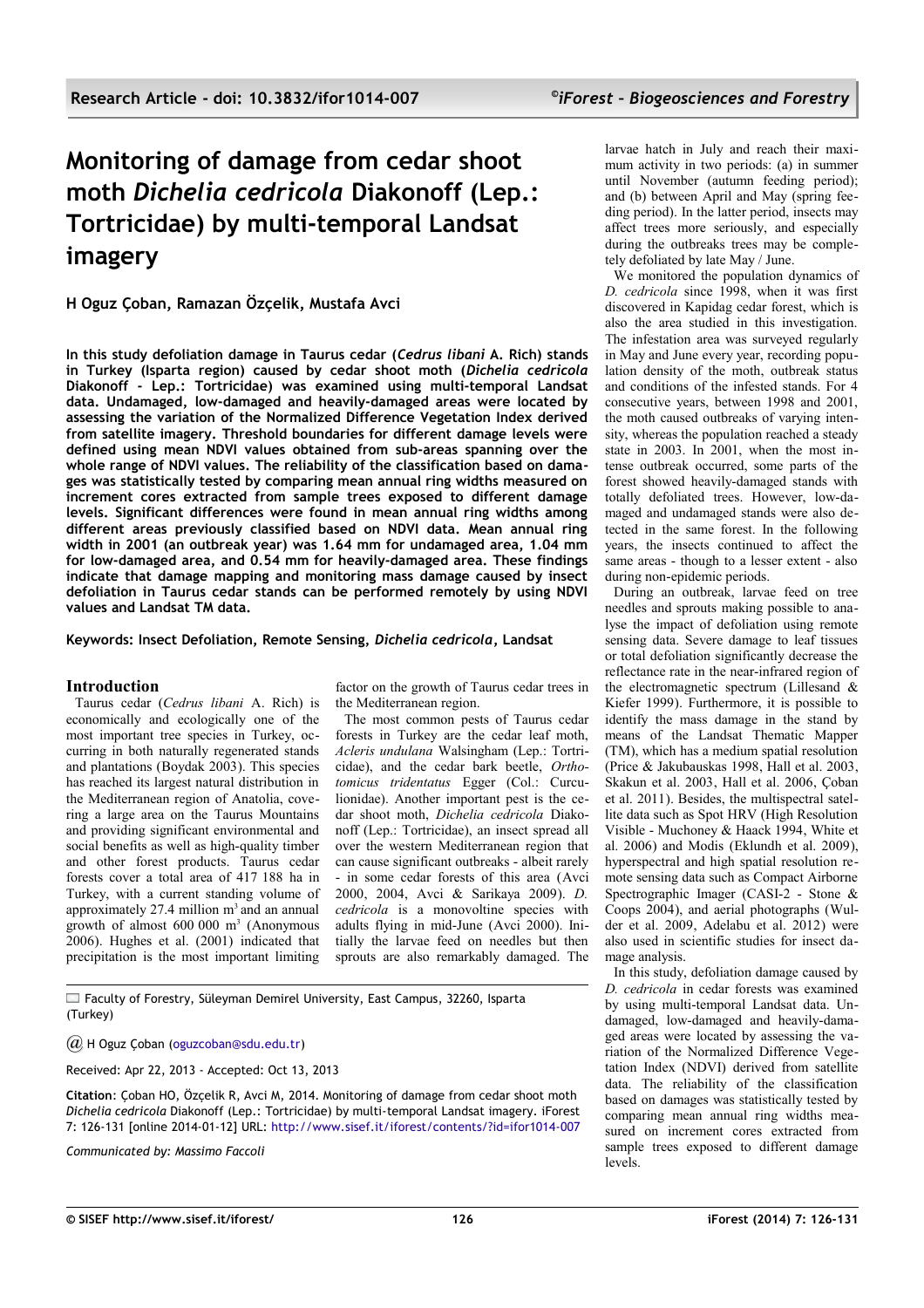#### <span id="page-1-0"></span>**Fig. 1** - Location of the study area.





## **Material and Methods**

## *Study area*

The study was carried out in the Kapidag cedar forest, a protected natural area located 70 km from Isparta province (38.08°-38.10° N, 30.67°- 30.75° E), west of Egirdir Lake [\(Fig. 1\)](#page-1-0). The forest grows between 1300- 1900 m a.s.l., mainly north-faced, with a mean slope of about 40%. The total area of the forest, excluding the masked area, was 580 hectares. Taurus cedar is the dominant tree species in the study area. Pure cedar stands have a crown closure of at least 70%.

## *Dataset*

Multi-temporal Landsat dataset downloaded from United States Geological Survey website [\(http://earthexplorer.usgs.gov\)](http://earthexplorer.usgs.gov/) and forest inventory data were used. Such inventory data consists of graphical layers (*e.g.*, stand boundaries, forest roads and rivers, and attributes such as tree species, period of development, and crown closure) representing the forest status in 1997. Dataset, was available in a digital format fully compatible with the ArcGIS software.

The Landsat7-ETM<sup>+</sup> (Enhanced Thematic Mapper) image (Path 178, Row 34) dated 5 June 2001 (when the outbreak occurred) was corrected geometrically with the root-mean square error (RMSE) value less than 0.3 pixels using a 1/25 000 scale topographic map. The Erdas Imagine software (version 2011) was used to process raster data such as satellite image. Based on the corrected image, Landsat4-TM (01 June 1988) and Landsat5-TM (19 June 2009) images were georeferenced using the image-to-image registration technique. In order to analyze the vegetation dynamics, NDVI data were used. Song et al.  $(2001)$  suggested to apply the atmospheric correction algorithm to reduce the atmospheric effects on the NDVI signals. Atmospheric dispersion had a non-linear impact with high effect on visible bands and low effect on infra-red bands. In order to minimize the atmospheric effects, the impro-



<span id="page-1-1"></span>Fig. 2 - NDVI<sub>5</sub> sub-areas and sample points where the increment cores were extracted.

ved Image-Based DOS (Dark Object Subtraction) Model was applied to the image dated 5 June 2001. Using this method the digital information of the image may be converted to surface reflectance values with high accuracy (Chavez 1996, Lu et al. 2002). "Multiple-date Image Normalization Using Regression" method was applied for the radiometric synchronization between the atmospherically corrected image and the other image data (Jensen 1996).

The NDVI data were obtained by using the red (band  $3<sup>rd</sup>$ ) and near-infrared (band  $4<sup>th</sup>$ ) bands of the radiometrically corrected images (Rouse et al. 1974). Healthy green plants usually reflect 40-50% of the infra-red wavelengths  $(0.7-1.1 \text{ µm})$ , while plant chlorophyll absorbs approximately 80-90% of the energy in the visible (0.4-0.7 μm) part of the electromagnetic spectrum. The reflectance values fall down in the infrared region if the plants either have partially-damaged green tissues or are dead (Jensen 1996). By using NDVI such reflectance variations of the plants may be detected more easily.

A subset of NDVI data, which was large enough to cover the study area, was considered. In the subset images, open areas such as roads, streams and rocks and mixed stands were masked using the stand type and topographic maps.

## *Image data processing*

Stands damaged by the insect outbreak were clearly detectable from the NDVI data  $(NDVI<sub>5</sub>)$  obtained from the image dated 5 June 2001 [\(Fig. 2\)](#page-1-1). Pixels representing the damaged areas are indicated by near-black gray because the NDVI values fell down. Moreover, a transition zone was observed between the undamaged and the heavilydamaged areas. Based on field observation, insect population started to increase in 1998 and reached its peak in 2001. It was also observed that during the outbreak stands were affected to varying extents.

Based on ground-truth and NDVI data, stands in the study area were classified into three categories: undamaged (UD), lowdamaged (LD) and heavily-damaged (HD) areas. Damage-level thresholds were set as follows: the NDVI<sub>5</sub> data that had pixel values ranging from 0.26 to -0.23 was divided into three groups: greater that 0; from 0 to -0.115; and from -0.115 to -0.23 (see [Fig. 3\)](#page-2-0). Some 40 points were randomly selected over the studied area, with a minimum of 10 points in each group. For each point, an NDVI sub-area covering a total of 9 pixels was considered, including the selected point and its 8 surrounding pixels [\(Fig. 2\)](#page-1-1). The mean NDVI values were calculated for the NDVI sub-areas in the ArcGIS environment. At that stage, some points were displaced manually in order to keep the NDVI subareas within the same pixel groups. The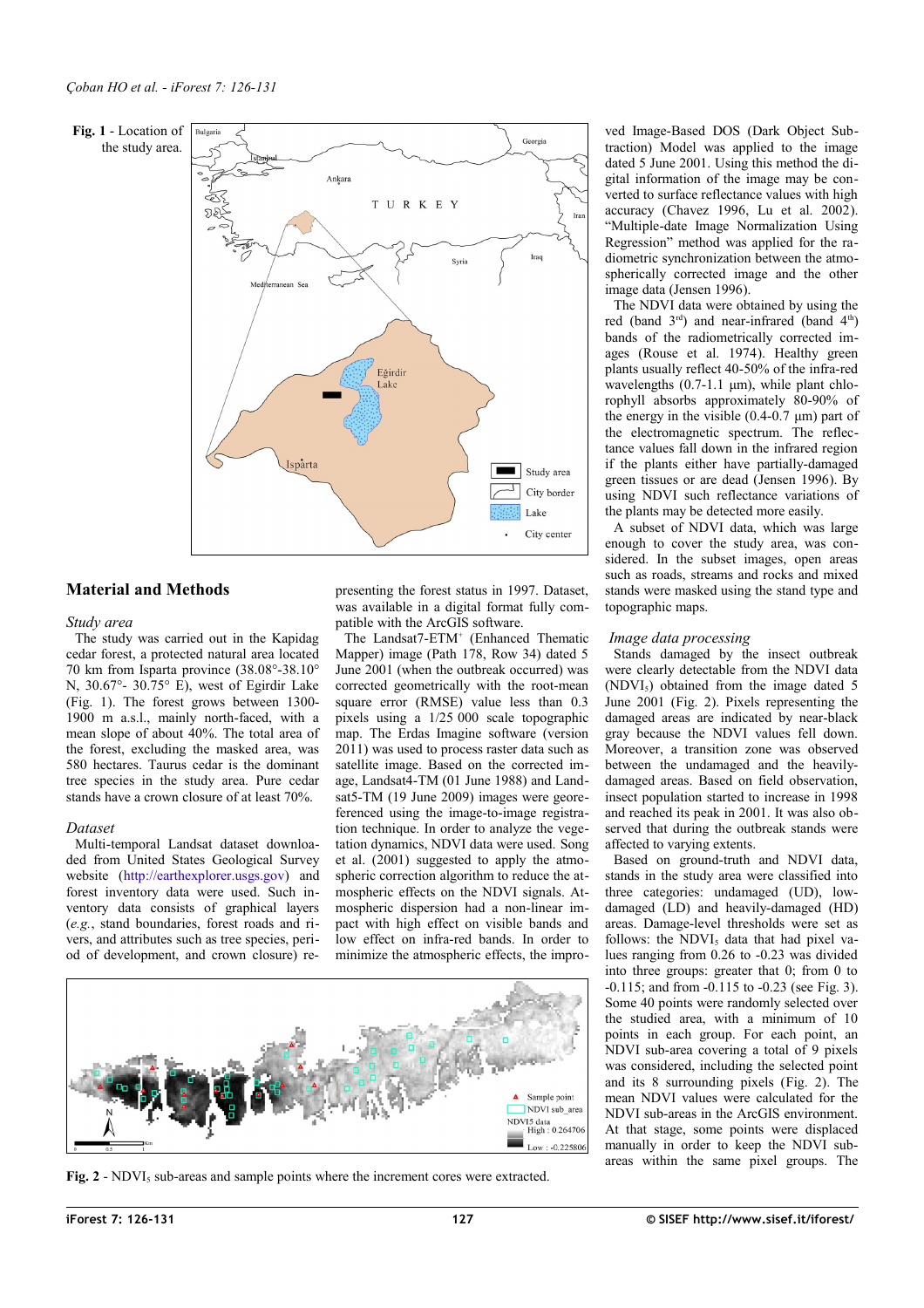NDVI sub-areas identified on  $NDVI<sub>5</sub>$  were transferred onto the other NDVI data used in this study. Changes occurring in the green vegetation of trees exposed to the outbreak were also analyzed [\(Fig. 3\)](#page-2-0).

The NDVI data varied depending on the density of the green-leaf vegetation in the stand. Holben (1986) stated that high and low-density changes affect the NDVI data similarly. Based on a similar approach, we classified the pixels in the range 0.13-0.26 as high green-leaf vegetation density, and pixels in the range 0.06-0.13 as low greenleaf vegetation density. As some of the values lower than 0.06 still belonged to the green-leaf vegetation, various thresholds were tested with an interval of 0.01. At that stage, the categories classified according to each threshold were overlapped with the inventory data, the NDVI data from other years without an outbreak (1988 and 2009) and the high spatial resolution images on Google Earth®, and then they were checked. Furthermore, information obtained from ground observations was also assessed. In summary, it was found that the range from 0.06 to 0.02 consisted of the pixels that had very low green-leaf vegetation density. The pixels were adjacent to the masked roadside and streamside as well as the open areas such as the bare soil and rocks. The rest of the NDVI<sub>5</sub> values were mostly negative. As the study was carried out only on pixels representing the totally green-leaf vegetation, it was assumed that pixels with negative values were exposed to the insect outbreak. For that reason, the NDVI values' range from 0.02 to -0.23 was divided into two parts: the range from 0.02 to -0.12 represented the low-damaged area (LD), the range from -0.12 to -0.23 represented the heavily-damaged area (HD), while the range from 0.26 to 0.02 represented the undamaged areas (UD). According to that classification, the mean NDVI values of the non-epidemic years 1988 and 2009 fell in the undamaged level [\(Fig. 3\)](#page-2-0). NDVI<sub>5</sub> values for year  $2001$  were re-coded according to the above thresholds and all the pixels were consequently classified in the above categories.

Four different sample plots were randomly distributed in each damage class. The coordinates of sample plots were installed in the Garmin GPSMAP® 62s hand-held GPS (Global Positioning System) receiver.

#### *Field and laboratory studies*

In autumn 2012, an increment core was extracted at breast height from each of ten cedar trees sampled in each sample plot. Cores were labeled and sealed in plastic bags to preserve moisture and prevent shrinkage.

Habitat characteristics of the chosen sample plots were assumed to be similar. As suggested by Carus & Avci (2005), if non-host and host areas responded in a similar manner



<span id="page-2-0"></span>**Fig. 3** - Mean NDVI values of the NDVI sub-areas and threshold boundaries for different damage levels.

to climatic variations, then the differences between standardized ring chronologies of non-host and host trees would primarily reflect non-climatic environmental variations. such as the effects of the insect damage.

Plots were arbitrarily selected over the whole studied area in order to span the whole range of variation of cedar in terms of age, stand density and site characteristics. Sample trees were selected within each plot from both dominant and co-dominant crown class. Trees having multiple stems, broken tops, cankers or crooked boles were excluded from sampling. Total height of each sampled tree was measured to the nearest 0.05 m. Diameter outside bark (dob) at breast height (1.3 m) was measured and recorded to the nearest 0.3 cm. Descriptive statistics for sampled trees in sample plots are reported in [Tab. 1.](#page-2-1)

<span id="page-2-1"></span>**Tab. 1** - Descriptive statistics for sampled trees. (SD): standard deviation; (dob): diameter outside bark.

| Damage<br>level | <b>Measured</b><br>properties | Mean  | <b>SD</b> | Min. | Max. |
|-----------------|-------------------------------|-------|-----------|------|------|
| Undamaged       | Diameter $(D - dob, cm)$      | 28.06 | 5.61      | 20.1 | 43.9 |
|                 | Total height (H, m)           | 11.72 | 4.42      | 8.5  | 13.5 |
|                 | Age (years)                   | 56    | 7.89      | 40   | 71   |
| Low-damaged     | Diameter $(D - dob, cm)$      | 24.58 | 4.2       | 17.2 | 33.8 |
|                 | Total height (H, m)           | 11.45 | 5.01      | 7.5  | 13   |
|                 | Age (years)                   | 56    | 5.36      | 44   | 69   |
| Heavily-damaged | Diameter $(D - dob, cm)$      | 23.99 | 4.21      | 16.9 | 36.6 |
|                 | Total height (H, m)           | 10.85 | 4.46      | 8    | 12   |
|                 | Age (years)                   | 57    | 4.68      | 45   | 67   |



<span id="page-2-2"></span>**Fig. 4** - Annual rings on increment core from heavily-damaged sample plot. Ring width was extremely narrow for the year 2001.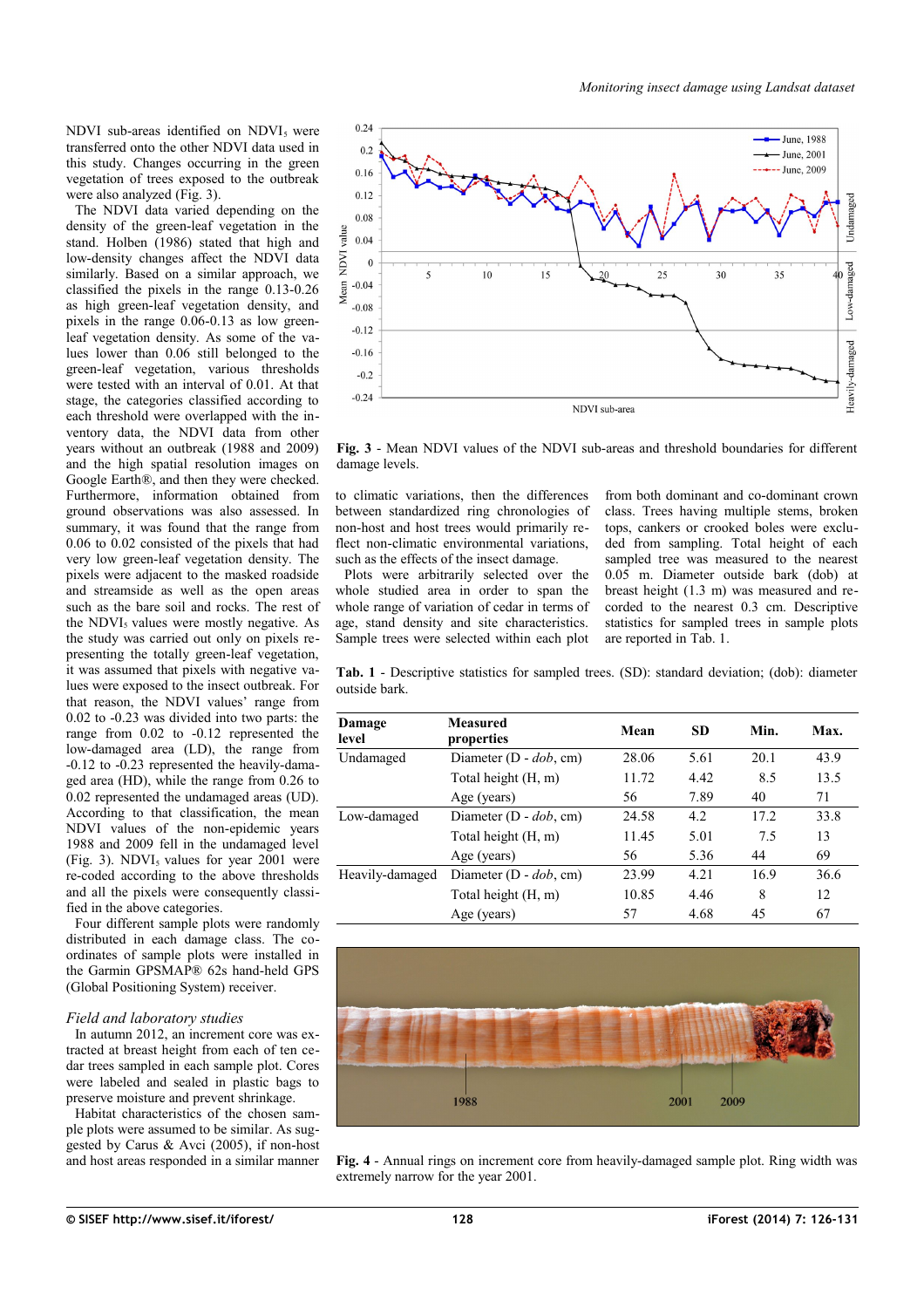

<span id="page-3-2"></span>**Fig. 5** - NDVI<sub>5</sub> data classified according to the density of the insect damage. (M): undamaged; (S): low-damaged; (K): heavily-damaged sample plots.



<span id="page-3-1"></span>**Fig. 6** - Mean values of annual tree ring width calculated from 40 trees at each damage level.

<span id="page-3-0"></span>**Tab. 2** - Summary statistics and comparison of severity of defoliation for radial growth. (SD): Standard deviation; (df): degree of freedom.

| Sample<br>size    | Sum            | Mean<br>(mm)                      | <b>SD</b><br>(mm) | Variance<br>(mm) |
|-------------------|----------------|-----------------------------------|-------------------|------------------|
| 40                | 65.411         | 1.6353                            | 0.586             | 0.343            |
| 40                | 41.496         | 1.0374                            | 0.404             | 0.163            |
| 40                | 21.679         | 0.5420                            | 0.327             | 0.107            |
|                   |                |                                   |                   |                  |
| Sum of<br>square  | df             | Mean<br>square                    | $\mathbf{F}$      | p-value          |
| 23.976            | $\overline{2}$ | 11.988                            | 58.596            | < 0.001          |
| 23.936            | 117            | 0.205                             |                   |                  |
| 47.912            | 119            |                                   |                   |                  |
|                   |                |                                   |                   |                  |
| <b>Difference</b> |                | <b>Confidence limits</b><br>(95%) |                   | p-value          |
| 0.5978            |                | 0.3976-0.7982                     |                   | < 0.05           |
| 1.0933            |                | 0.8930-1.2936                     |                   | < 0.05           |
| 0.4954            |                | 0.2553-0.7355                     |                   | < 0.05           |
|                   |                |                                   |                   |                  |

Annual ring widths of 40 increment cores extracted from 4 sample plots for each damage level identified on the  $NDVI<sub>5</sub>$  image were measured to the nearest 0.01 mm using a stereomicroscope [\(Fig. 4\)](#page-2-2). Overall, 120 increment cores were measured for the three different damage classes. All cores consisted of approximately 40 annual growth rings, the most reliable chronologies spanning over the period 1970-2012. In this study, only the mean annual ring widths in the year 2001 were taken into consideration.

Differences among defoliation classes in annual ring widths in 2001 were tested by one-way analysis of variance. Mean values were compared using the Tukey's range test  $(\alpha = 0.05)$  to detect possible differences between different defoliation levels and nondefoliation group. All statistical analyses were performed using the software package SPSS® version 11.0.

#### **Results**

Image pixels of the studied area were classified as the undamaged, low-damaged and heavily-damaged classes according to the prefixed thresholds based on NDVI data [\(Fig. 5\)](#page-3-2). In summary, 73% of the forest was found to be undamaged, 14% to be lowdamaged, while 13% was found to be heavily-damaged. Misclassification was observed for some pixels belonging to the lowdamaged area, previously classified as undamaged. Combining the visual interpretation of images and ground-level information data, misclassified pixels were located near high rocky slopes without vegetation, where the stand crown closure was poor and the soil exposed to erosion because of steep inclination. The above pixels had a total surface area of 18 hectares, representing about 23% of the pixels classified in this category. The error rate of the heavily-damaged area was approx. 0.2%.

The effect of the insect defoliation on wood increments before, during and after the outbreak is shown in [Fig. 6.](#page-3-1) Mean annual ring widths were 0.54 mm for heavily-damaged areas, 1.04 mm for low-damaged areas and 1.64 mm for undamaged areas [\(Tab. 2\)](#page-3-0). The above mean values are fairly in accordance to the degree of tree defoliation inferred from satellite images.

Significant differences in mean annual ring width among the three defoliation classes (UD, LD, HD) were found after ANOVA (p<0.001 - [Tab. 2\)](#page-3-0). As expected, defoliated cedar trees showed the greatest decreases in growth.

When compared with the year 2001, the mean annual ring widths of the consecutive 11 years increased by 14% in the low-damaged trees and by 112% in the heavily-damaged trees and decreased by 3% in the undamaged trees.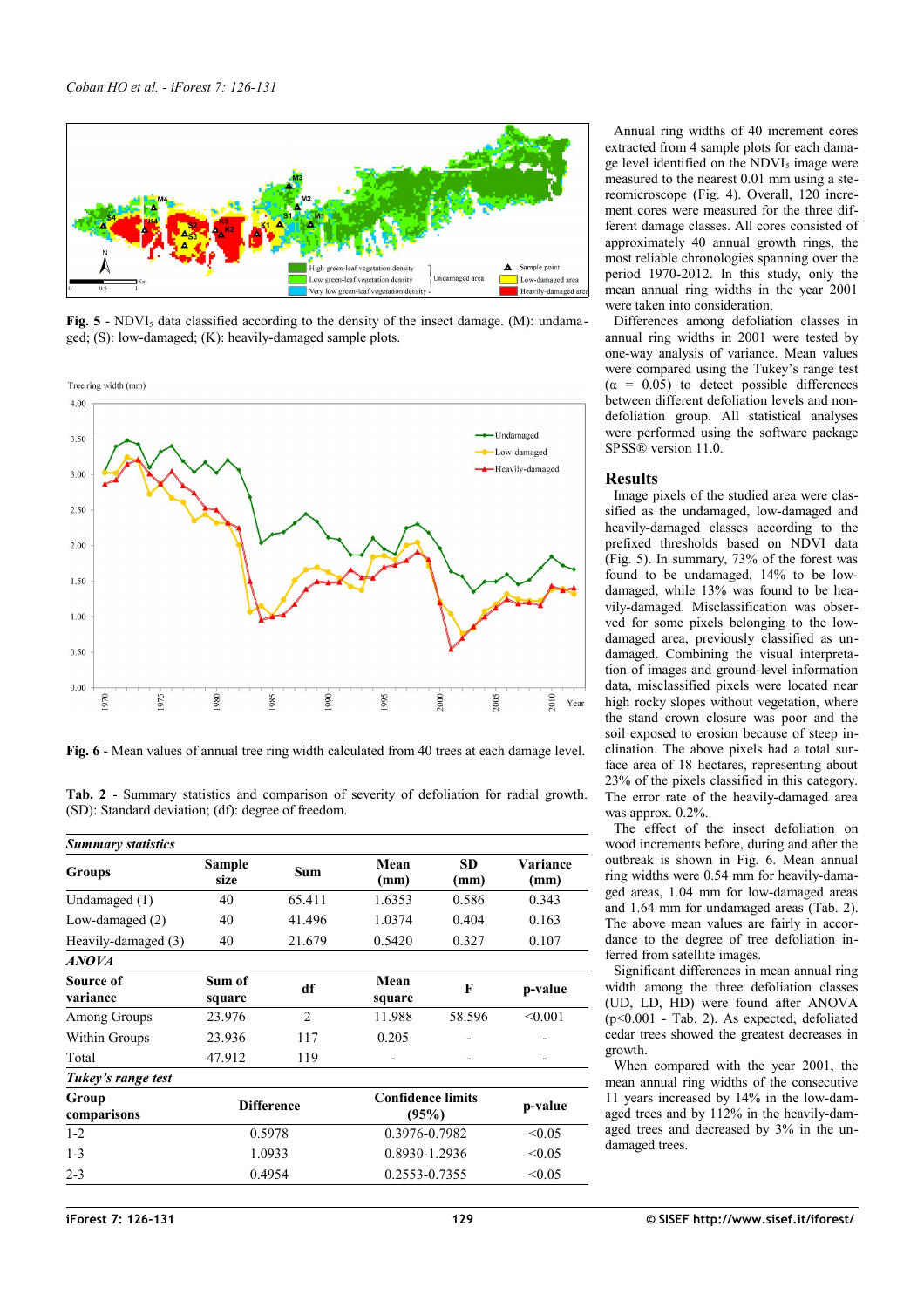## **Discussion**

Damage caused by the *D. cedricola* outbreak in Taurus cedar stands in Turkey was identified by means of the Landsat TM bands. According to the NDVI data obtained from the satellite image of 2001, defoliation of the stands was analyzed by classifying the pixels into three different categories. The slight decrease in the mean annual ring widths of the undamaged trees in 11 years after defoliation may be due to an age-related decrease in the increment, as well as to changes in the climatic conditions. On the other hand, increased growth as the insect population diminished was observed especially for trees that were more heavily affected by the outbreak. However, considering that the general ecological and climate conditions affected the entire study area in the same way, such changes should also affect the increment rates of the damaged stands. Between 1970 and 2012 the wood increment in the damaged stands was always lower than those of the undamaged stands; this may be due to the presence of insect populations in these areas.

Extensive damages to forest trees caused by insects have been previously assessed using Landsat TM data (Price & Jakubauskas 1998, Skakun et al. 2003). In this study, the accuracy of classification based on NDVI5 data diminished in isolated locations and in mixed forests. High spatial resolution and hyperspectral data can also help in locating isolated damaged areas, as well as increase the accuracy of damage classification (Stone & Coops 2004).

Previous studies used vegetation indexes or other measures to examine canopy defoliation caused by a variety of insects (Hall et al. 2006, Adelabu et al. 2012). Landsat multi-temporal images have been proven to help in the detection of actual insect defoliation, although their use in mixed stands still present some uncertainty. Heterogeneity of forest tree species also limits the ability of medium resolution remote sensors in determining insect damage (Wulder et al. 2006, Somers et al. 2010, DeRose et al. 2011). Nevertheless, in this study Landsat images provided detailed and accurate information of the insect epidemic occurring in the monitored homogenous forest. In general, high spatial resolution data, such as QuickBird, WorldviewII etc, are preferred for the identification of small clusters of defoliated trees. However, the relative costs, availability and processing requirements of the various data sources are all important considerations for the end-user (Wulder et al. 2006). Indeed, the use of Landsat data is more cost-effective and less time-consuming than other conventional methods.

In conclusion, the use of Landsat bands may be considered a useful and reliable tool to map and monitor insect damage occurring in cedar stands. With respect to specific thresholds to map insect damage, we found that pixels representing damaged areas had NDVI values lower than 0. Based on the analysis of the increment cores, significant differences between the annual ring widths of trees exposed to different damage levels were observed. These findings indicate that damage mapping can be performed remotely by using NDVI values.

## **Acknowledgments**

We thank Selçuk Kütük and Umut Akbulut, students of Süleyman Demirel University Faculty of Forestry, for providing assistance during the field studies; and master's students Serdar Göktepe and Mustafa Önder Ersin. We have been indebted to Prof. M. Dogan Kantarci (Faculty of Forestry, Istanbul University) for his valuable recommendations.

## **References**

- Adelabu S, Mutanga O, Cho MA (2012). A review of remote sensing of insect defoliation and its implications for the detection and mapping of *Imbrasia belina* defoliation of Mopane woodland. The African Journal of Plant Science and Biotechnology 6: 1-13. [online] URL: [http://](http://www.globalsciencebooks.info/JournalsSup/images/Sample/AJPSB_6(1)1-13o.pdf) [www.globalsciencebooks.info/JournalsSup/ima](http://www.globalsciencebooks.info/JournalsSup/images/Sample/AJPSB_6(1)1-13o.pdf) [ges/Sample/AJPSB\\_6\(1\)1-13o.pdf](http://www.globalsciencebooks.info/JournalsSup/images/Sample/AJPSB_6(1)1-13o.pdf)
- Anonymous (2006). Forest Resources. Turkish Forest General Directorate Press, Ankara, Turkey.
- Avci M (2000). Biology, damage and natural enemies of a new Cedar pest in Turkey *Dichelia cedricola* (Diakonoff) 1974 (Lep.: Tortricidae). In: Proceedings of the "4<sup>th</sup> Turkish National Congress of Entomology". Aydin (Turkey), 12-15 September 2000, pp. 447-454.
- Avci M (2004). Two important harmful insect species for Turkish cedar forests. Forest Engineering Periodical, Chamber of Forest Engineers publishing, Ankara, Turkey, vol. 41, pp. 7-9.
- Avci M, Sarikaya O (2009). *Orthotomicus tridentatus* Eggers: distribution and biology in cedar forests of Turkey. Turkish Journal of Agriculture and Forestry 33: 277-283. [online] URL: [http://journals.tubitak.gov.tr/agriculture/issues/ta](http://journals.tubitak.gov.tr/agriculture/issues/tar-09-33-3/tar-33-3-6-0901-6.pdf) [r-09-33-3/tar-33-3-6-0901-6.pdf](http://journals.tubitak.gov.tr/agriculture/issues/tar-09-33-3/tar-33-3-6-0901-6.pdf)
- Boydak M (2003). Regeneration of Lebanon cedar (*Cedrus libani* A. Rich.) on karstic lands in Turkey. Forest Ecology and Management 178: 231- 243. - doi: [10.1016/S0378-1127\(02\)00539-X](http://dx.doi.org/10.1016/S0378-1127(02)00539-X)
- Carus S, Avci M (2005). Growth loss of Lebanon cedar (*Cedrus libani*) stands as related to periodic outbreaks of the cedar shoot moth (*Dichelia cedricola*). Phytoparasitica 31: 118-123. - doi: [10.1007/BF02980923](http://dx.doi.org/10.1007/BF02980923)
- Chavez PS (1996). Image-based atmospheric corrections-revisited and improved. Photogrammetric Engineering and Remote Sensing 62: 1025- 1036. [online] URL: [http://www.unc.edu/](http://www.unc.edu/courses/2008spring/geog/577/001/www/Chavez96-PERS.pdf) [courses/2008spring/geog/577/001/www/Chavez9](http://www.unc.edu/courses/2008spring/geog/577/001/www/Chavez96-PERS.pdf) 6-PERS ndf
- Çoban HO, Eker M, Avci M (2011). Identification

and monitoring the damage of *Dichelia cedricola* (Diakonoff) by using multi-temporal Landsat imagery. In: Proceedings of the "1<sup>st</sup> Forest Entomology and Pathology Symposium". Antalya (Turkey), 23-25 October 2011, pp. 178.

- DeRose RJ, Long JN, Ramsey RD (2011). Combining dendrochronological data and the disturbance index to assess Engelmann spruce mortality caused by a spruce beetle outbreak in southern Utah, USA. Remote Sensing of Environment 115: 2342-2349. - doi: [10.1016/j.rse.2011.](http://dx.doi.org/10.1016/j.rse.2011.04.034) [04.034](http://dx.doi.org/10.1016/j.rse.2011.04.034)
- Eklundh L, Johansson T, Solberg S (2009). Mapping insect defoliation in Scots pine with MO-DIS time-series data. Remote Sensing of Environment 113: 1566-1573. - doi: [10.1016/j.rse.](http://dx.doi.org/10.1016/j.rse.2009.03.008) [2009.03.008](http://dx.doi.org/10.1016/j.rse.2009.03.008)
- Hall RJ, Fernandes RA, Hogg EH, Brandt JP, Butson CR, Case BS, Leblanc SG (2003). Relating aspen defoliation to changes in leaf area derived from field and satellite remote sensing data. Canadian Journal of Remote Sensing 29: 299-313. doi: [10.5589/m03-001](http://dx.doi.org/10.5589/m03-001)
- Hall RJ, Skakun RS, Arsenault E (2006). Remotely sensed data in the mapping of insect defoliation. In: "Understanding Forest Disturbance and Spatial Pattern: Remote Sensing and GIS Approaches" (Wulder MA, Franklin SE eds). Taylor & Francis, CRC Press, Boca Raton, FL, USA.
- Holben BN (1986). Characteristics of maximum-value composite images from temporal AVHRR data. International Journal of Remote Sensing 7: 1417-1434. - doi: [10.1080/0143116](http://dx.doi.org/10.1080/01431168608948945) [8608948945](http://dx.doi.org/10.1080/01431168608948945)
- Hughes MK, Kuniholm PI, Eischeid JK, Garfin G, Griggs CB, Latini C (2001). Aegean tree-ring signature years explained. Tree-ring Research 57: 67-73. [online] URL: [http://hdl.handle.net/](http://hdl.handle.net/10150/262557) [10150/262557](http://hdl.handle.net/10150/262557)
- Jensen JR (1996). Introductory digital image processing (2nd edition). Prentice-Hall Publisher, Series in Geographic Information Science, USA.
- Lillesand TM, Kiefer RW (1999). Remote sensing and image interpretation ( $4<sup>th</sup>$  edn). John Wiley & Sons Inc., Hoboken, NJ, USA, pp. 804.
- Lu D, Mausel P, Brondizio E, Moran E (2002). Assessment of atmospheric correction methods for Landsat TM data applicable to amazon basin LBA research. International Journal of Remote Sensing 23: 2651-2671. - doi: [10.1080/014311](http://dx.doi.org/10.1080/01431160110109642) [60110109642](http://dx.doi.org/10.1080/01431160110109642)
- Muchoney DM, Haack BN (1994). Change detection for monitoring forest defoliation. Photogrammetric Engineering and Remote Sensing 60: 1243-1251. [online] URL: [http://cat.inist.fr/?](http://cat.inist.fr/?aModele=afficheN&cpsidt=3326730) [aModele=afficheN&cpsidt=3326730](http://cat.inist.fr/?aModele=afficheN&cpsidt=3326730)
- Price KP, Jakubauskas ME (1998). Spectral retrogression and insect damage in lodgepole pine successional forests. International Journal of Remote Sensing 19: 1627-1632. - doi: [10.1080/01](http://dx.doi.org/10.1080/014311698215405) [4311698215405](http://dx.doi.org/10.1080/014311698215405)
- Rouse JW, Haas RH, Shell JA, Deering DW (1974). Monitoring vegetation systems in the great plains with ERTS. In: Proceedings of the "Third Earth Resources Technology Satellite-1